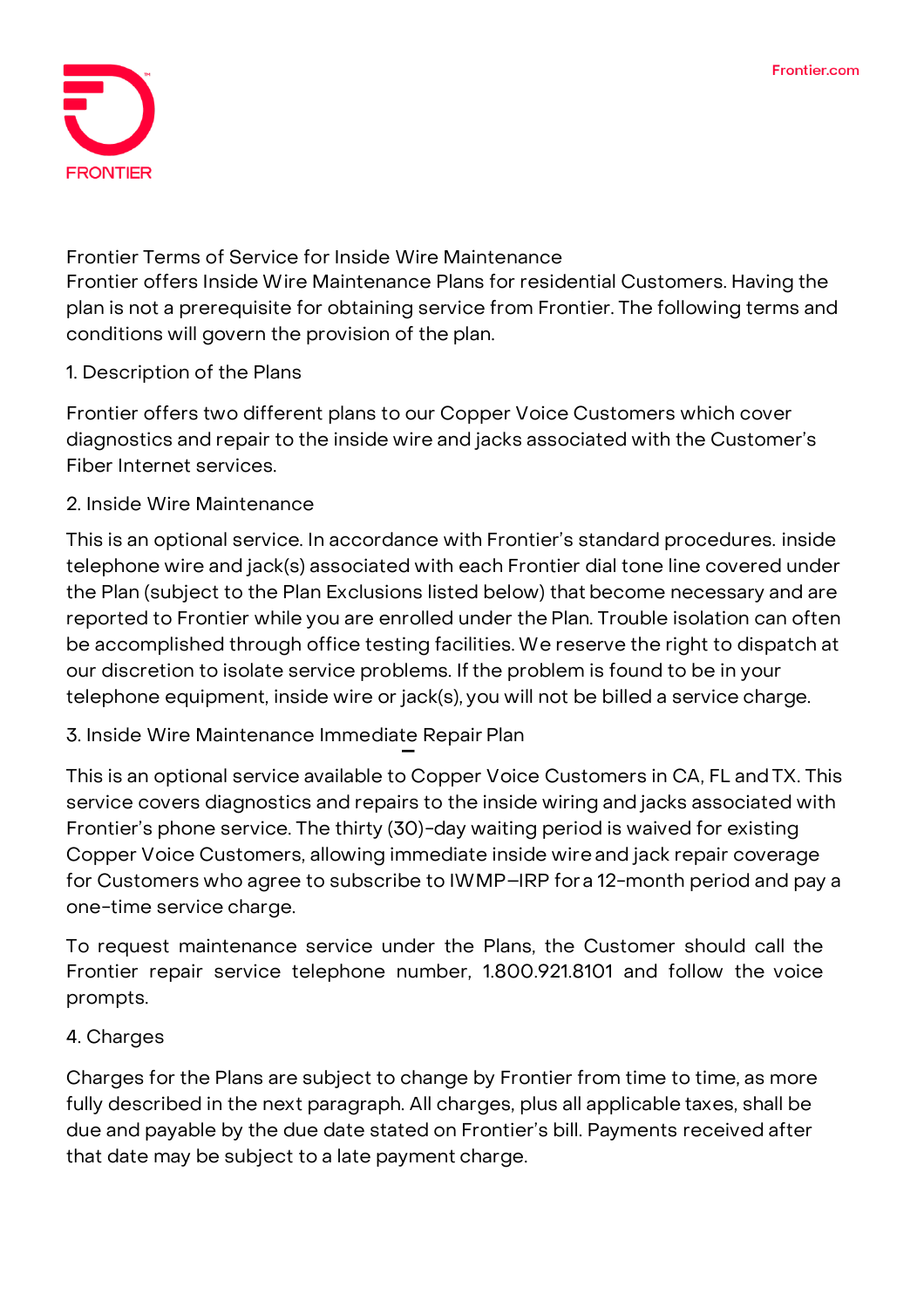

### **5. Changes In Monthly Charges, Terms And Conditions**

THE CHARGES FOR THE PLANS, AND ANY OTHER TERMS AND CONDITIONS APPLICABLE TO THE PLANS, MAY BE CHANGED BY FRONTIER AT ANY TIME UPON AT LEAST THIRTY (30) DAYS PRIOR WRITTEN NOTICE (WHICH MAY BE IN THE FORM OF A BILL INSERT OR OTHER WRITTEN NOTIFICATION). THE PAYMENT OF APPLICABLE CHARGES BY THE CUSTOMER, OR A REQUEST FOR SERVICE UNDER THE PLANS, AFTER RECEIVING SUCH NOTICE OF A CHANGE IN THE CHARGES OR OTHER TERMS AND CONDITIONS WILL BE DEEMED TO BE ASSENT BY THE CUSTOMER TO THE CHANGE(S) IN THE CHARGES, TERMS OR CONDITIONS. IF THE CUSTOMER DOES NOT WISH TO CONTINUE RECEIVING THEIR PLAN UNDER SUCH REVISED CHARGES, TERMS OR CONDITIONS, CUSTOMER MAY SIMPLY TERMINATE PARTICIPATION UNDER THE PLAN AT ANY TIME UPON NOTICE TO FRONTIER.

### **6. Limited 30-Day Warranty**

Frontier warrants for a period of 30 days that work performed and products delivered under the Plans will meet accepted industry practices and be free from defects in materials or workmanship. Should any work performed hereunder fail to meet these standards and be reported to Frontier within said 30-day period, Frontier shall reperform the nonconforming services, and/or repair or replace the nonconforming product(s). Such re-performance of work and/or repair or replacement of nonconforming products, Such re-performance of work and/or repair or replacement of nonconforming products, shall constitute the entire liability of Frontier and sole remedy of the Customer under this warranty, whether claim or remedy is sought in contract, tort (including negligence), strict liability, or otherwise. THE FOREGOING WARRANTIES ARE EXCLUSIVE AND IN LIEU OF ALL OTHER WARRANTIES, WHETHER WRITTEN OR IMPLIED, IN FACT OR IN LAW. FRONTIER DISCLAIMS ANY AND ALL WARRANTIES OFMERCHANTABILITY OR FITNESS FOR A PARTICULAR PURPOSE.

### **7. Limitation of Liability**

THE LIABILITY, IF ANY, OF FRONTIER, ITS AFFILIATED COMPANIES, THEIR EMPLOYEES, AGENTS AND CONTRACTORS TO THE CUSTOMER OR TO ANY OTHER PERSON FOR DAMAGES RESULTING FROM THE PROVISION OF OR FAILURE TO PROVIDE SERVICE UNDER THE PLANS, OR FROM ANY FAULT, FAILURE, DEFECT OR DEFICIENCY IN ANY SERVICE, LABOR, MATERIAL, WORK OR PRODUCT FURNISHED IN CONNECTION WITH THE PLANS, SHALL BE LIMITED TO AN AMOUNT NOT TO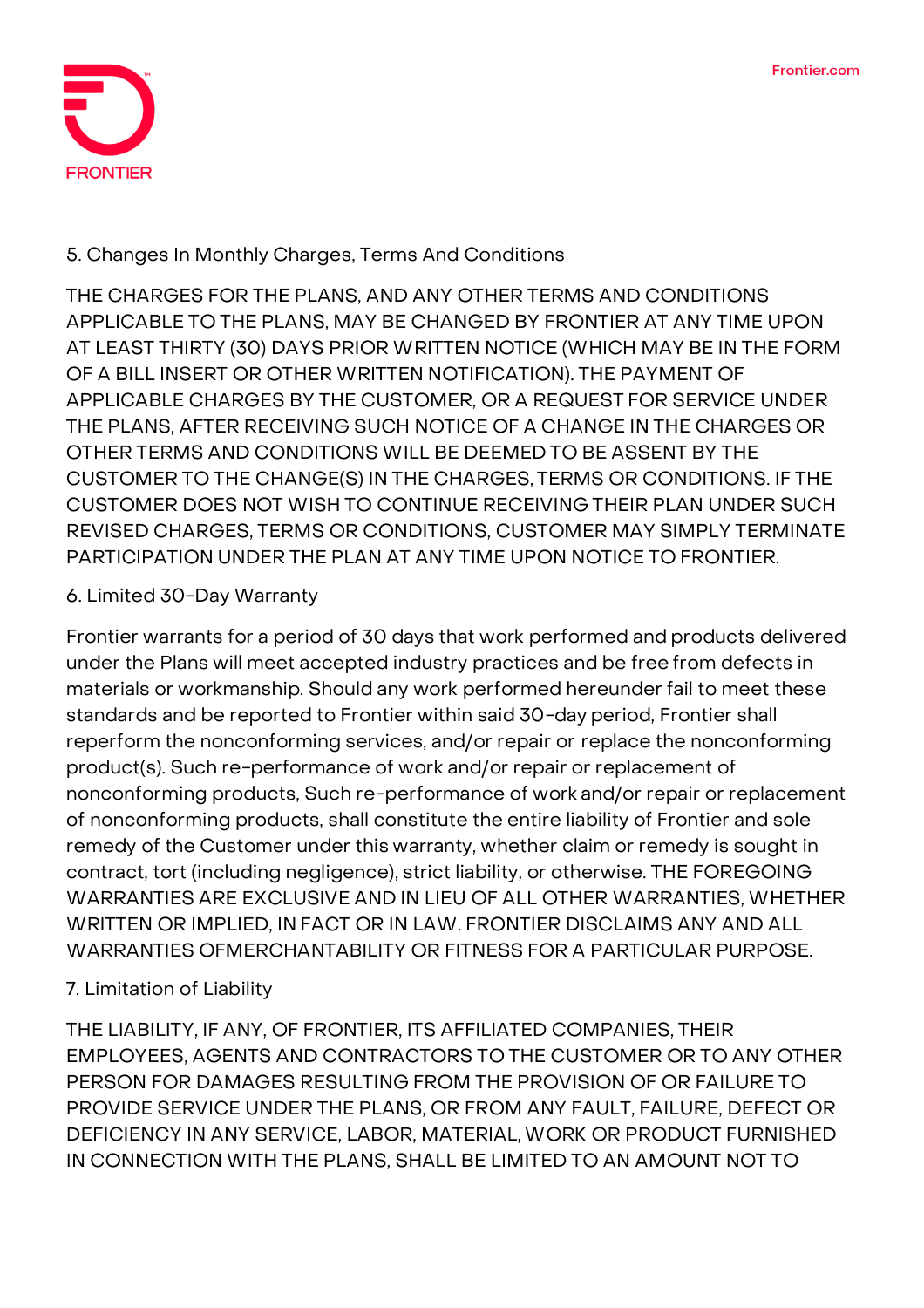

EXCEED \$500. IN NO EVENT, HOWEVER, SHALL FRONTIER, ITS AFFILIATED COMPANIES, THEIR EMPLOYEES, AGENTS AND CONTRACTORS HAVE ANY LIABILITY FOR SPECIAL, INDIRECT, INCIDENTAL OR CONSEQUENTIAL DAMAGES RESULTING FROM THE PROVISION OF OR FAILURE TO PROVIDE SERVICE UNDER THE PLANS, OR FROM ANY FAULT, FAILURE, DEFECT OR DEFICIENCY IN ANY SERVICE, LABOR, MATERIAL, WORK OR PRODUCT FURNISHED IN CONNECTION WITH THE PLANS (SUCH AS, BUT NOT LIMITED TO, TELEPHONE SERVICE OUTAGES AND ANY LOSS OF USE OF WIRING, JACKS OR TELEPHONE EQUIPMENT, AND ANY DAMAGES RESULTING THEREFROM). THESE LIMITATIONS OF AND EXCLUSIONS FROM LIABILITY SHALL APPLY REGARDLESS OF WHETHER A CLAIM OR REMEDY IS SOUGHT IN CONTRACT, TORT (INCLUDING NEGLIGENCE AND STRICT LIABILITY), OR OTHERWISE.

# **8. Plan Eligibility**

Plans are offered only to Frontier's residential telephone Customers who use standard one- or two- line telephone set(s). Plans are not available to Customers with multiline telephone systems or services (such as multiline sets associated with common equipment, key telephone systems, or private branch exchange [PBX] equipment). ISDN (BRI) service and Frontier High-Speed Internet service are eligible for coverage under the Inside Wire Maintenance Plans.

### **9. Exclusions**

The Plan does not apply to repair of/or:

- 1. Wire/cable larger than 8-pair, unless otherwise expressly agreed by Frontier. If, however, problems are determined to be caused by defective conductors in wire/cable larger than 8-pair, Frontier will reterminate service to useable conductors to restore service; to the extent that spare usable conductors are available and to the extent that access to the point of termination is not denied by the Customer, the building owner or the building manager.
- 2. Wire or jack malfunctions or problems which arise prior to the commencement of the Customer's coverage under the Plans, or which are caused by misuse, abuse, riot, acts of war, terrorism, malicious activity, vandalism, riot, fire and acts of nature other than lightning, such as floods, windstorms and earthquakes.
- 3. Inside telephone wiring and jack(s) which are nonstandard or do not comply with Part 68 of the Federal Communications Commission, NEC, ANSI/ICEA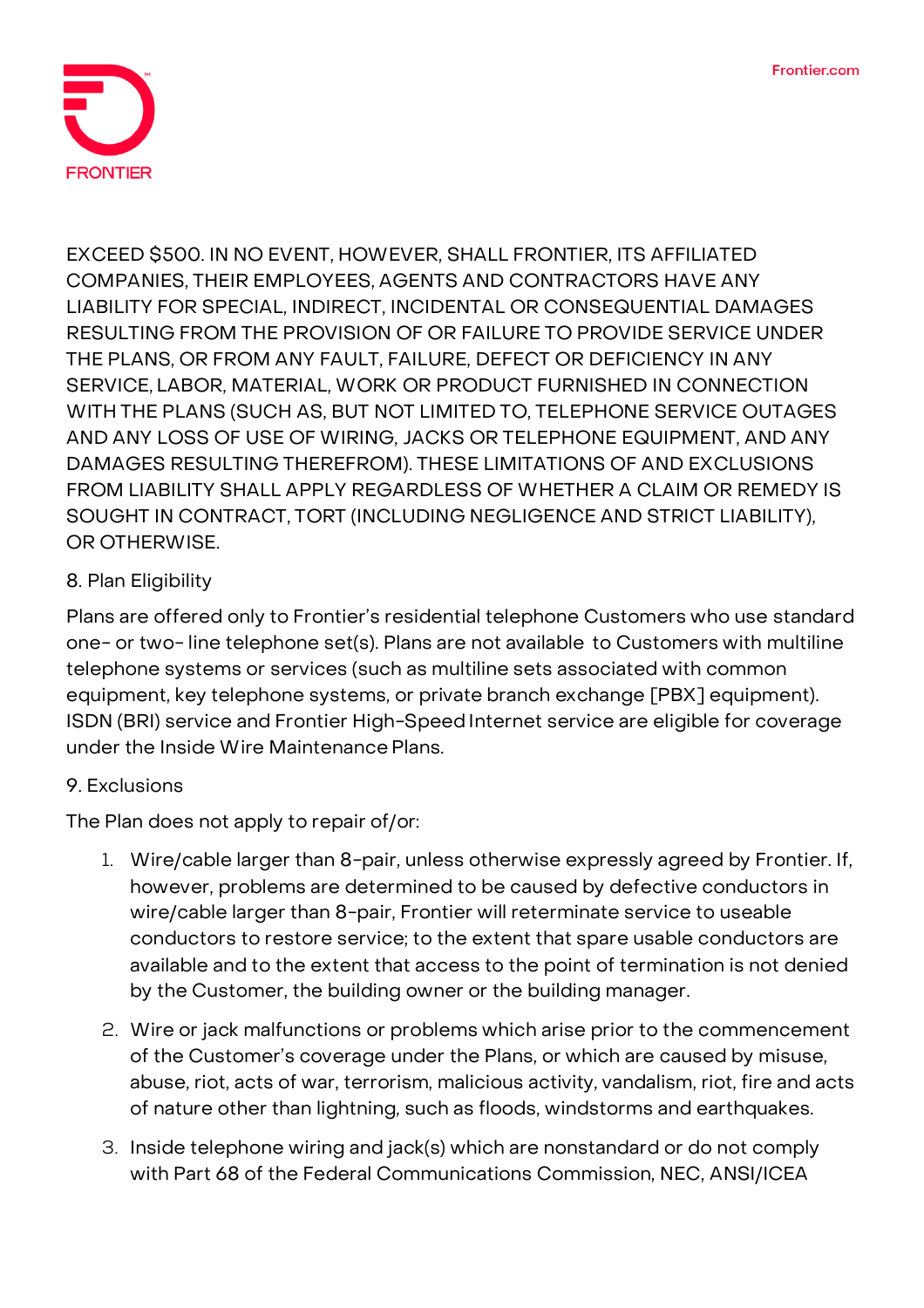

Rules and Guidelines, or fail to meet Frontier's technical standards. NOTE: If it is possible to fix the trouble by making temporary repairs to non- or sub-standard wiring, IWMP will cover the temporary repairs.

- 4. Malfunctions resulting from the use of telephone lines intended for voice grade transmission to transmit or receive data or signals beyond the operating capabilities of the line.
- 5. Restoration of your Premises if you ask Frontier to repair concealed wire.
- 6. The Customer's telephones or other Premises equipment.
- 7. Inside telephone wiring, jacks or other items used in connection with your telephone line if the line is provided by a Company other than Frontier.
- 8. Repair or replacement caused by fire and/or burst pipes. (This is normally covered under the Customer's homeowner insurance.)
- 9. Repair of damage caused by a second party. For example, carpet layer/contractor cutting IW or damaging IW or jacks.
- 10. Repair of marine, recreational vehicle (RV), and construction trailer jacks and wiring.
- 11. Repair of IW or jacks associated with complex IW, WATS or data services.
- 12. Repair of Customer provided equipment (instruments, modems, security systems, satellite TV dishes, etc.). Repair of jacks not previously connected to the line reported.
- 13. Extensions located at a different address. (IWMP covers IW that is within the same property lines as the main line.)
- **10. Notes**
	- If a Frontier Technician comes to your home to perform repairs to your inside wire or jack(s), and the problem is in your telephone or associated equipment (e.g., modem or fax machine), you will be required to pay a Maintenance Premises Visit Charge for the visit plus a minimum 30-minute labor charge at Frontier's then-applicable rates.
	- On all repairs Frontier does not "fish" walls. If wall-run wire cannot be used to run replacement wire the Frontier Technician will run replacement cable via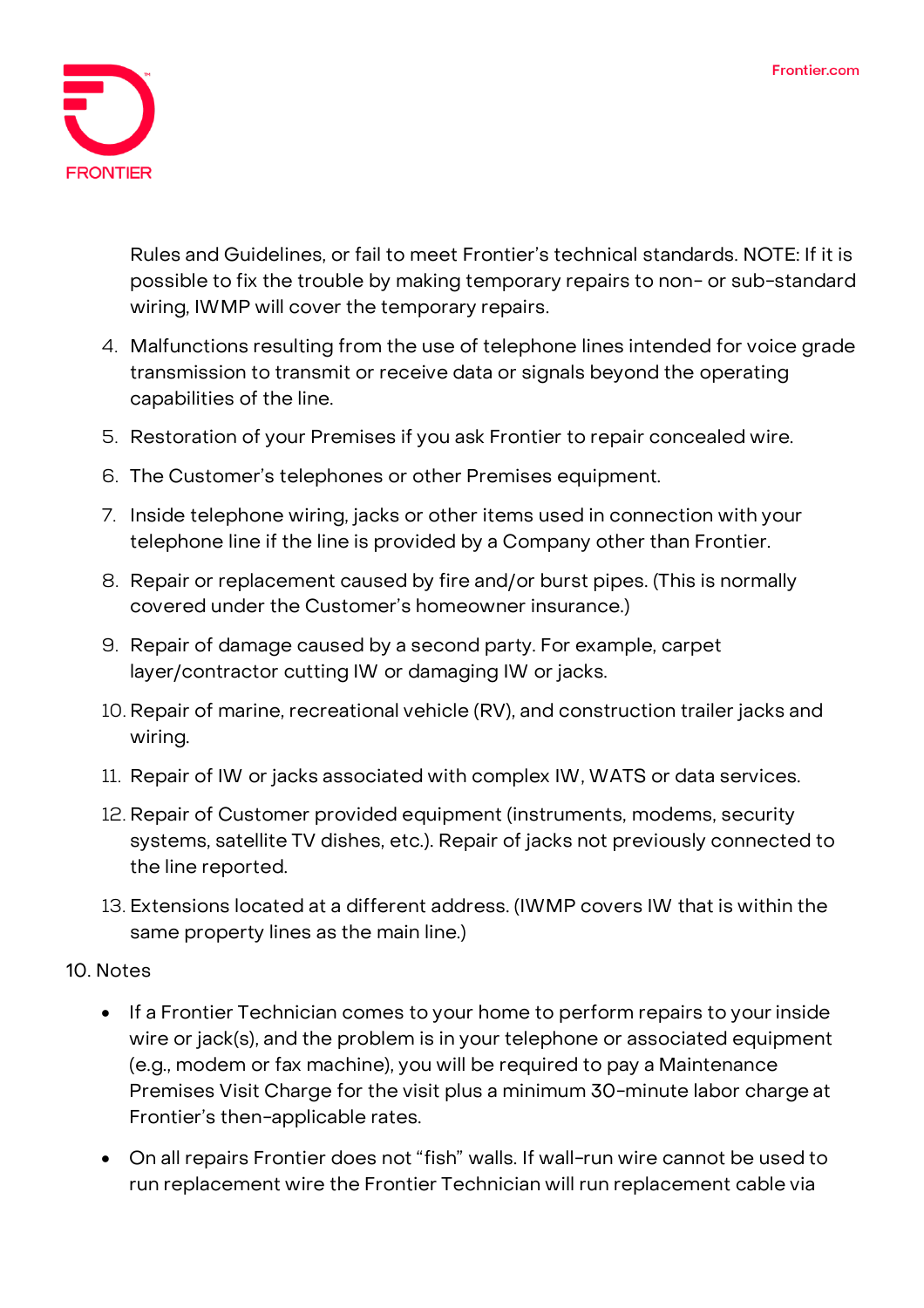

baseboard only.

#### **11. Termination**

The Customer may terminate participation in the Plans at any time simply by notifying Frontier's local business office (or such other number that Frontier may designate for such purpose).

Frontier may terminate the Customer's participation in the Plans without cause only upon thirty (30) days' prior notice to the Customer, but at any time in the event the Customer fails to pay all applicable charges when due.

### **12. Effective Date**

Commencement and termination of coverage under the Plans shall be effective on a date to be determined by Frontier, which shall not be more than 30 days after Frontier receives the Customer's request(s) to commence or terminate the Plans.

# **13. Choice Of Law**

Except as otherwise required by law, the Customer and Frontier agree that the Federal Arbitration Act and the substantive laws of the state of the Customer's billing address, without reference to its principles of conflicts of laws, will be applied to govern, construe and enforce all of the rights and duties of the parties arising from or relating in any way to the subject matter of this Agreement. UNLESS THE CUSTOMER AND FRONTIER AGREE OTHERWISE, THE CUSTOMER AND FRONTIER CONSENT TO THE EXCLUSIVE PERSONAL JURISDICTION OF AND VENUE IN AN ARBITRATION OR SMALL CLAIMS COURT LOCATED IN THE COUNTY OF THE CUSTOMER'S BILLING ADDRESS FOR ANY SUITS OR CAUSES OF ACTION CONNECTED IN ANY WAY, DIRECTLY OR INDIRECTLY, TO THE SUBJECT MATTER OF THIS AGREEMENT OR TO THE SERVICE. Except as otherwise required by law, including state laws relating to consumer transactions, any cause of action or claim the Customer may have with respect to the Service must be commenced within one (1) year after the claim or cause of action arises or such claim or cause of action is barred.

### **14. Voluntary Mediation**

Frontier hopes that all issues related to the Customer's account or Frontier Service can be resolved through Frontier's Customer Service Department, which can be reached by calling the number on the Customer's bill or going to the Contact Us link on Frontier's website, [frontier.com/contact-us.](https://frontier.com/contactus/contact-us#/residential) If Frontier does not resolve an issue to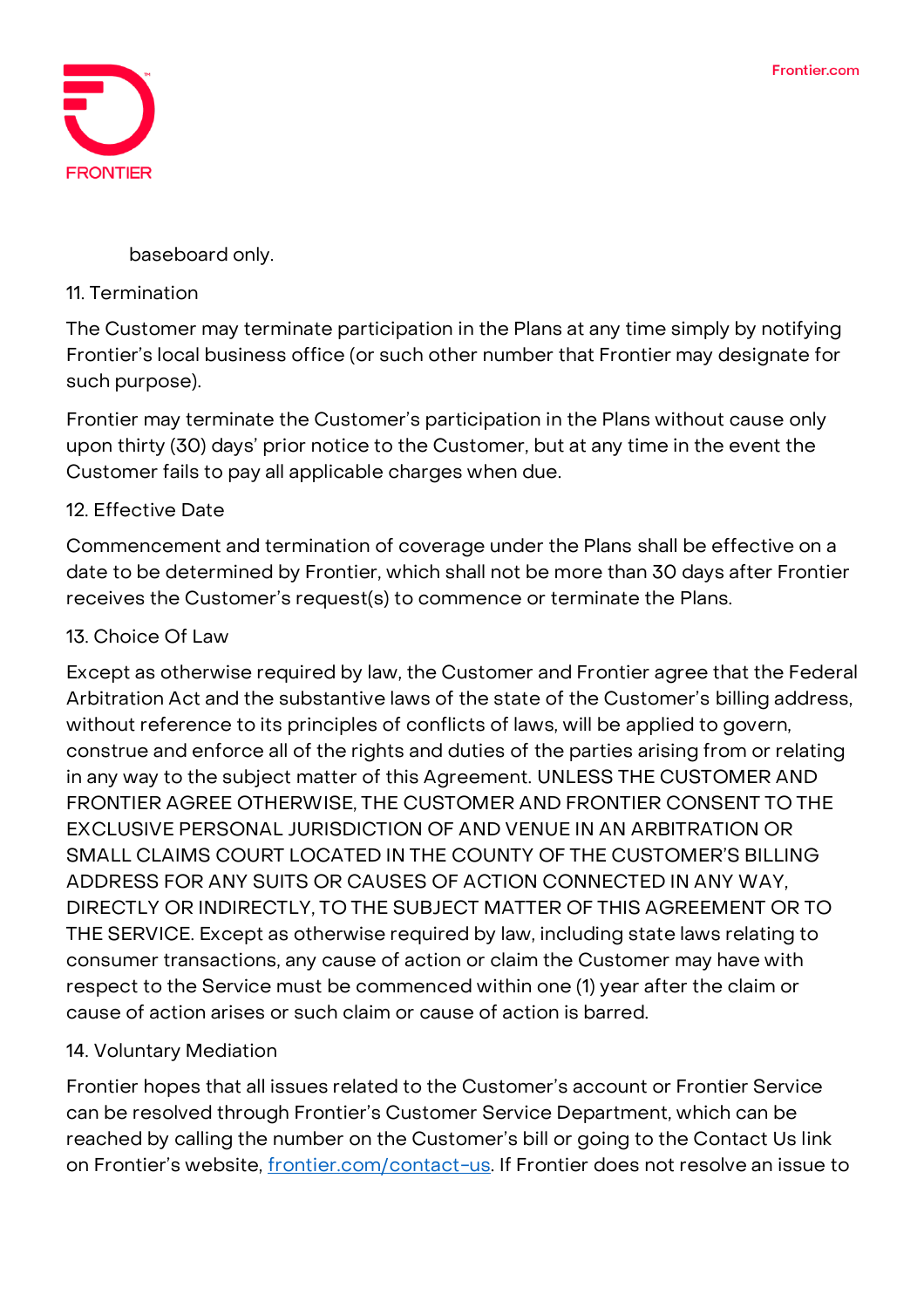

the Customer's satisfaction, the Customer may request voluntary mediation. Frontier offers Customers the option of participating in a free internal mediation program. This program is entirely voluntary and does not affect either party's rights in any other aspect of the dispute resolution procedures outlined in this Agreement. In Frontier's voluntary mediation program, Frontier will assign an employee who is not directly involved in the dispute to help both sides reach an agreement. That person has all the rights and protections of a mediator and the process has all of the protections associated with mediation. For example, nothing said in the mediation can be used later in an arbitration or lawsuit. If a Customer would like to know more, or would like to start the mediation process, please contact Frontier at **1.800.921.8101** for a Notice of Customer Dispute Form. Fill out and send the Notice of Customer Dispute Form to Frontier according to the directions on the form.

#### **15. Arbitration**

Frontier encourages you to contact our Customer Service department if you have concerns or complaints about your Service or Frontier. Generally, customer complaints can be satisfactorily resolved in this way. In the unlikely event that you are not able to resolve your concerns through our Customer Service department, you and Frontier each agree to resolve all disputes through binding arbitration or a small claims court rather than lawsuits in courts of general jurisdiction, jury trials, or class actions. Arbitration is more informal than a lawsuit. Arbitration uses a neutral arbitrator instead of a judge or jury, allows for more limited discovery than in court, and is subject to very limited review by courts. Arbitrators can award the same damages and individual relief affecting individual parties that a court can award, including an award of attorneys' fees if the law allows. For any non-frivolous claim that does not exceed \$75,000, Frontier will pay all costs of the arbitration. Moreover, in arbitration you are entitled to recover attorneys' fees from Frontier for your own dispute to the same extent as you would be in court. In addition, under certain circumstances (as explained below), Frontier will pay you more than the amount of the arbitrator's award if the arbitrator awards you an amount that is greater than what Frontier has offered you to settle the dispute. For more information about the arbitration process, please see **[https://frontier.com/~/media/corporate/terms/general-arbitration-](https://frontier.com/~/media/corporate/terms/general-arbitration-provision.ashx) [provision.ashx](https://frontier.com/~/media/corporate/terms/general-arbitration-provision.ashx)**.

### **16. General Provisions**

In the event that any of the provisions of this Agreement shall be invalid or unenforceable, such invalidity or unenforceability shall not invalidate or render